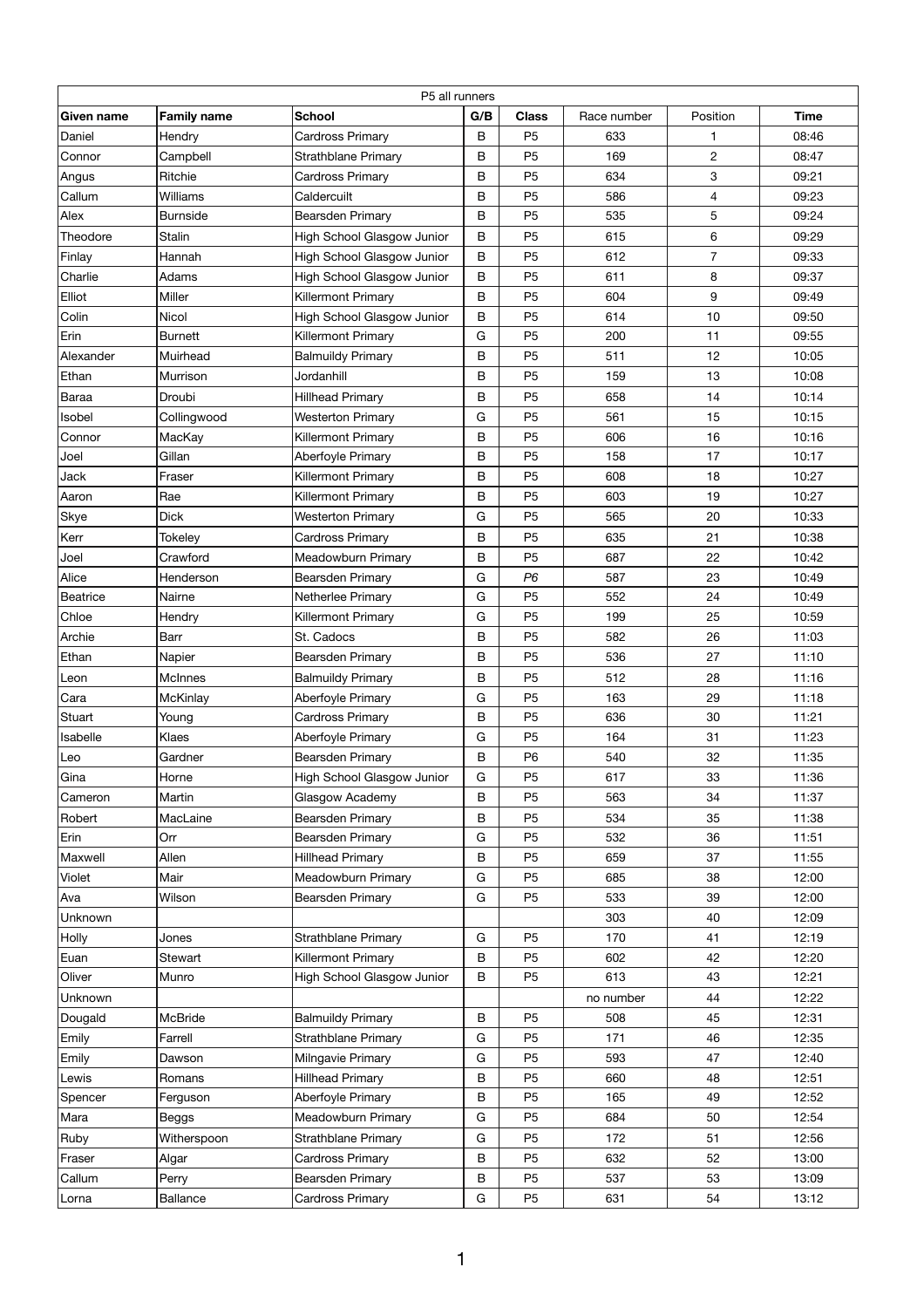| Libby-Rose | <b>Boyle</b>      |                                   | G | <b>P5</b>      | 571       | 55 | 13:18 |
|------------|-------------------|-----------------------------------|---|----------------|-----------|----|-------|
| Cameron    | Keating           | <b>Strathblane Primary</b>        | B | P <sub>5</sub> | 168       | 56 | 13:21 |
| Unknown    |                   |                                   |   |                | No number | 57 | 13:23 |
| Unknown    |                   |                                   |   |                | No number | 58 | 13:23 |
| Suirem     | Kobatake-Collicot | <b>Hillhead Primary</b>           | G | <b>P5</b>      | 651       | 59 | 13:26 |
| Lara       | Andrew            | <b>Hillhead Primary</b>           | G | P <sub>5</sub> | 652       | 60 | 13:28 |
| Maya       | Shepheard         | <b>Hillhead Primary</b>           | G | P <sub>5</sub> | 598       | 61 | 13:28 |
| Eirwen     | Meredith          | <b>Killermont Primary</b>         | G | P <sub>5</sub> | 198       | 62 | 13:29 |
| Anna       | <b>Mitchell</b>   | <b>Bearsden Primary</b>           | G | P <sub>5</sub> | 531       | 63 | 13:33 |
| Emily      | Shearer           | <b>High School Glasgow Junior</b> | G | P <sub>5</sub> | 619       | 64 | 13:49 |
| Emily      | <b>Burnett</b>    | <b>High School Glasgow Junior</b> | G | P <sub>5</sub> | 616       | 65 | 13:50 |
| Paul       | <b>McGrath</b>    | Aberfoyle Primary                 | B | P <sub>5</sub> | 562       | 66 | 14:02 |
| Lonie      | Savage            | <b>Hillhead Primary</b>           | B | P <sub>5</sub> | 590       | 67 | 14:22 |
| Miley      | Tsang             | <b>Hillhead Primary</b>           | G | P <sub>5</sub> | 310       | 68 | 14:35 |
| Saleh      | Zaleh             | <b>Hillhead Primary</b>           | B | P <sub>5</sub> | 657       | 69 | 14:38 |
| Isla       | <b>McKendrick</b> | <b>Balmuildy Primary</b>          | G | P <sub>5</sub> | 555       | 70 | 14:39 |
| Jasper     | Hughes            | <b>Balmuildy Primary</b>          | B | P <sub>5</sub> | 509       | 71 | 14:43 |
| Leo        | Riddell           | <b>Meadowburn Primary</b>         | B | P <sub>5</sub> | 686       | 72 | 14:57 |
| Lucy       | Robertson         | <b>High School Glasgow Junior</b> | G | P <sub>5</sub> | 618       | 73 | 15:06 |
| Gisli      | Lappin            | <b>Hillhead Primary</b>           | B | P <sub>5</sub> | 656       | 74 | 15:29 |
|            |                   |                                   |   |                |           |    |       |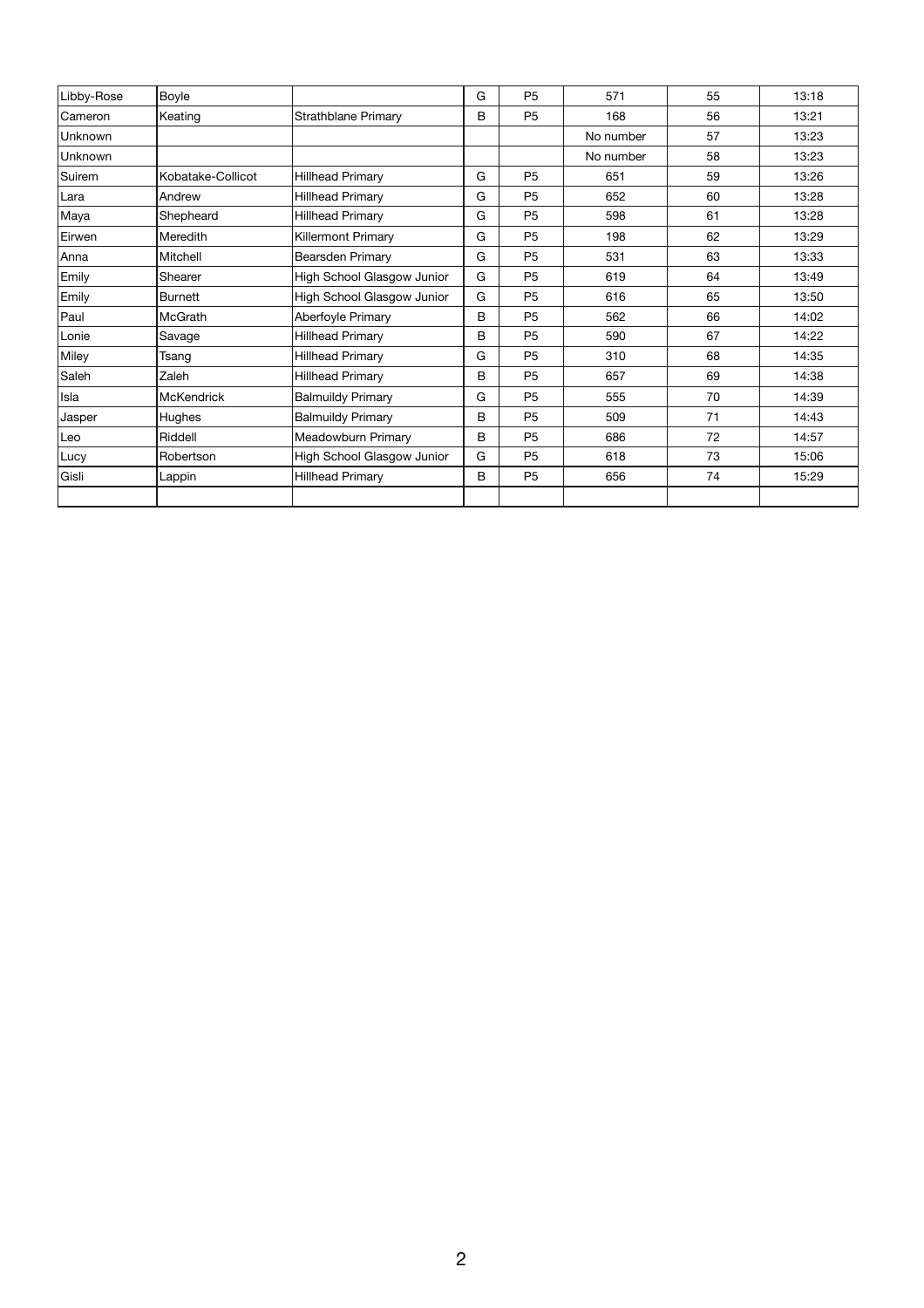|                   |                    | P5 Girls only                     |     |                |             |                |             |
|-------------------|--------------------|-----------------------------------|-----|----------------|-------------|----------------|-------------|
| <b>Given name</b> | <b>Family name</b> | <b>School</b>                     | G/B | <b>Class</b>   | Race number | Position       | <b>Time</b> |
| Erin              | Burnett            | <b>Killermont Primary</b>         | G   | P <sub>5</sub> | 200         |                | 09:55       |
| Isobel            | Collingwood        | <b>Westerton Primary</b>          | G   | P <sub>5</sub> | 561         | $\overline{2}$ | 10:15       |
| Skye              | <b>Dick</b>        | <b>Westerton Primary</b>          | G   | P <sub>5</sub> | 565         | 3              | 10:33       |
| Beatrice          | Nairne             | Netherlee Primary                 | G   | P <sub>5</sub> | 552         | 4              | 10:49       |
| Chloe             | Hendry             | <b>Killermont Primary</b>         | G   | P <sub>5</sub> | 199         | 5              | 10:59       |
| Cara              | <b>McKinlay</b>    | Aberfoyle Primary                 | G   | P <sub>5</sub> | 163         | 6              | 11:18       |
| Isabelle          | <b>Klaes</b>       | Aberfoyle Primary                 | G   | P <sub>5</sub> | 164         | $\overline{7}$ | 11:23       |
| Gina              | Horne              | <b>High School Glasgow Junior</b> | G   | P <sub>5</sub> | 617         | 8              | 11:36       |
| Erin              | Orr                | <b>Bearsden Primary</b>           | G   | P <sub>5</sub> | 532         | 9              | 11:51       |
| Ava               | Wilson             | <b>Bearsden Primary</b>           | G   | P <sub>5</sub> | 533         | 11             | 12:00       |
| Violet            | Mair               | <b>Meadowburn Primary</b>         | G   | P <sub>5</sub> | 685         | 10             | 12:00       |
| Holly             | Jones              | <b>Strathblane Primary</b>        | G   | P <sub>5</sub> | 170         | 12             | 12:19       |
| Emily             | Farrell            | <b>Strathblane Primary</b>        | G   | P <sub>5</sub> | 171         | 13             | 12:35       |
| Emily             | Dawson             | Milngavie Primary                 | G   | P <sub>5</sub> | 593         | 14             | 12:40       |
| Mara              | Beggs              | Meadowburn Primary                | G   | P <sub>5</sub> | 684         | 15             | 12:54       |
| Ruby              | Witherspoon        | <b>Strathblane Primary</b>        | G   | P <sub>5</sub> | 172         | 16             | 12:56       |
| Lorna             | <b>Ballance</b>    | <b>Cardross Primary</b>           | G   | P <sub>5</sub> | 631         | 17             | 13:12       |
| Libby-Rose        | Boyle              |                                   | G   | P <sub>5</sub> | 571         | 18             | 13:18       |
| Suirem            | Kobatake-Collicot  | <b>Hillhead Primary</b>           | G   | P <sub>5</sub> | 651         | 19             | 13:26       |
| Lara              | Andrew             | <b>Hillhead Primary</b>           | G   | P <sub>5</sub> | 652         | 20             | 13:28       |
| Maya              | Shepheard          | <b>Hillhead Primary</b>           | G   | P <sub>5</sub> | 598         | 21             | 13:28       |
| Eirwen            | Meredith           | <b>Killermont Primary</b>         | G   | P <sub>5</sub> | 198         | 22             | 13:29       |
| Anna              | Mitchell           | Bearsden Primary                  | G   | P <sub>5</sub> | 531         | 23             | 13:33       |
| Emily             | Shearer            | <b>High School Glasgow Junior</b> | G   | P <sub>5</sub> | 619         | 24             | 13:49       |
| Emily             | <b>Burnett</b>     | <b>High School Glasgow Junior</b> | G   | P <sub>5</sub> | 616         | 25             | 13:50       |
| Miley             | Tsang              | <b>Hillhead Primary</b>           | G   | P <sub>5</sub> | 310         | 26             | 14:35       |
| Isla              | <b>McKendrick</b>  | <b>Balmuildy Primary</b>          | G   | P <sub>5</sub> | 555         | 27             | 14:39       |
| Lucy              | Robertson          | <b>High School Glasgow Junior</b> | G   | P <sub>5</sub> | 618         | 28             | 15:06       |
|                   |                    |                                   |     |                |             |                |             |
|                   |                    |                                   |     |                |             |                |             |
|                   |                    |                                   |     |                |             |                |             |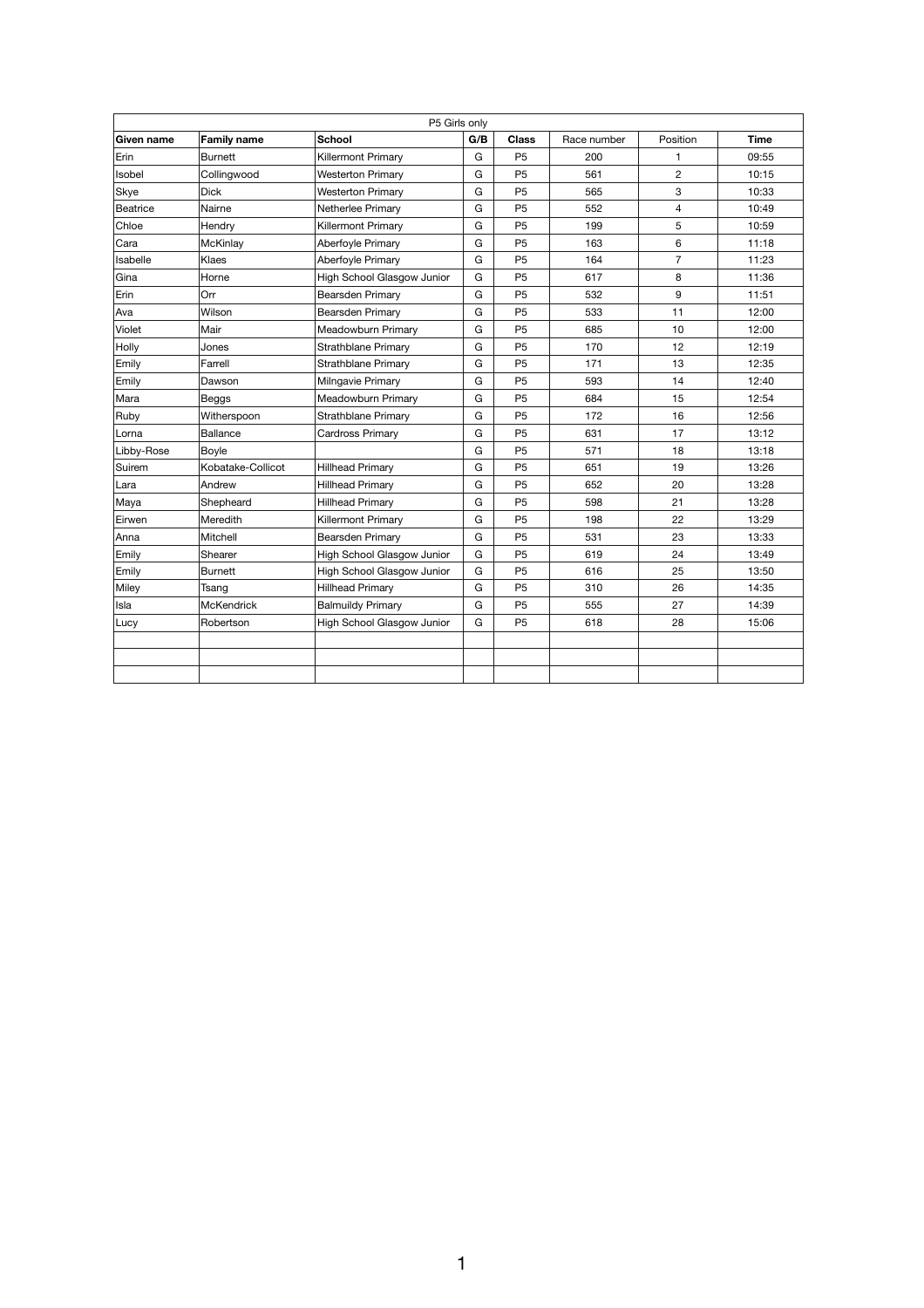|                   |                    | P5 Boys only               |     |                |             |                |             |
|-------------------|--------------------|----------------------------|-----|----------------|-------------|----------------|-------------|
| <b>Given name</b> | <b>Family name</b> | <b>School</b>              | G/B | <b>Class</b>   | Race number | Position       | <b>Time</b> |
| Daniel            | Hendry             | <b>Cardross Primary</b>    | B   | P <sub>5</sub> | 633         |                | 08:46       |
| Connor            | Campbell           | <b>Strathblane Primary</b> | B   | P <sub>5</sub> | 169         | $\overline{2}$ | 08:47       |
| Angus             | Ritchie            | <b>Cardross Primary</b>    | B   | P <sub>5</sub> | 634         | 3              | 09:21       |
| Callum            | Williams           | Caldercuilt                | B   | P <sub>5</sub> | 586         | 4              | 09:23       |
| Alex              | <b>Burnside</b>    | <b>Bearsden Primary</b>    | B   | P <sub>5</sub> | 535         | 5              | 09:24       |
| Theodore          | <b>Stalin</b>      | High School Glasgow Junior | B   | P <sub>5</sub> | 615         | 6              | 09:29       |
| Finlay            | Hannah             | High School Glasgow Junior | B   | P <sub>5</sub> | 612         | $\overline{7}$ | 09:33       |
| Charlie           | Adams              | High School Glasgow Junior | B   | P <sub>5</sub> | 611         | 8              | 09:37       |
| <b>Elliot</b>     | <b>Miller</b>      | <b>Killermont Primary</b>  | B   | P <sub>5</sub> | 604         | 9              | 09:49       |
| Colin             | <b>Nicol</b>       | High School Glasgow Junior | B   | P <sub>5</sub> | 614         | 10             | 09:50       |
| Alexander         | Muirhead           | <b>Balmuildy Primary</b>   | B   | P <sub>5</sub> | 511         | 11             | 10:05       |
| Ethan             | Murrison           | Jordanhill                 | B   | P <sub>5</sub> | 159         | 12             | 10:08       |
| Baraa             | Droubi             | <b>Hillhead Primary</b>    | B   | P <sub>5</sub> | 658         | 13             | 10:14       |
| Connor            | MacKay             | <b>Killermont Primary</b>  | B   | P <sub>5</sub> | 606         | 14             | 10:16       |
| Joel              | Gillan             | Aberfoyle Primary          | B   | P <sub>5</sub> | 158         | 15             | 10:17       |
| <b>Jack</b>       | Fraser             | <b>Killermont Primary</b>  | B   | P <sub>5</sub> | 608         | 16             | 10:27       |
| Aaron             | Rae                | <b>Killermont Primary</b>  | B   | P <sub>5</sub> | 603         | 17             | 10:27       |
| Kerr              | Tokeley            | <b>Cardross Primary</b>    | B   | P <sub>5</sub> | 635         | 18             | 10:38       |
| Joel              | Crawford           | <b>Meadowburn Primary</b>  | B   | P <sub>5</sub> | 687         | 19             | 10:42       |
| Archie            | <b>Barr</b>        | St. Cadocs                 | B   | P <sub>5</sub> | 582         | 20             | 11:03       |
| Ethan             | Napier             | <b>Bearsden Primary</b>    | B   | P <sub>5</sub> | 536         | 21             | 11:10       |
| Leon              | <b>McInnes</b>     | <b>Balmuildy Primary</b>   | B   | P <sub>5</sub> | 512         | 22             | 11:16       |
| Stuart            | Young              | <b>Cardross Primary</b>    | B   | P <sub>5</sub> | 636         | 23             | 11:21       |
| Cameron           | Martin             | Glasgow Academy            | B   | P <sub>5</sub> | 563         | 24             | 11:37       |
| Robert            | MacLaine           | Bearsden Primary           | B   | P <sub>5</sub> | 534         | 25             | 11:38       |
| Maxwell           | Allen              | <b>Hillhead Primary</b>    | B   | P <sub>5</sub> | 659         | 26             | 11:55       |
| Euan              | Stewart            | <b>Killermont Primary</b>  | B   | P <sub>5</sub> | 602         | 27             | 12:20       |
| Oliver            | Munro              | High School Glasgow Junior | B   | P <sub>5</sub> | 613         | 28             | 12:21       |
| Dougald           | <b>McBride</b>     | <b>Balmuildy Primary</b>   | B   | P <sub>5</sub> | 508         | 29             | 12:31       |
| Lewis             | Romans             | <b>Hillhead Primary</b>    | B   | P <sub>5</sub> | 660         | 30             | 12:51       |
| Spencer           | Ferguson           | Aberfoyle Primary          | B   | P <sub>5</sub> | 165         | 31             | 12:52       |
| Fraser            | Algar              | <b>Cardross Primary</b>    | B   | P <sub>5</sub> | 632         | 32             | 13:00       |
| Callum            | Perry              | <b>Bearsden Primary</b>    | B   | P <sub>5</sub> | 537         | 33             | 13:09       |
| Cameron           | Keating            | <b>Strathblane Primary</b> | B   | P <sub>5</sub> | 168         | 34             | 13:21       |
| Paul              | McGrath            | Aberfoyle Primary          | B   | P <sub>5</sub> | 562         | 35             | 14:02       |
| Lonie             | Savage             | <b>Hillhead Primary</b>    | B   | P <sub>5</sub> | 590         | 36             | 14:22       |
| Saleh             | Zaleh              | <b>Hillhead Primary</b>    | B   | P <sub>5</sub> | 657         | 37             | 14:38       |
| Jasper            | <b>Hughes</b>      | <b>Balmuildy Primary</b>   | B   | P <sub>5</sub> | 509         | 38             | 14:43       |
| Leo               | Riddell            | Meadowburn Primary         | B   | P <sub>5</sub> | 686         | 39             | 14:57       |
| Gisli             | Lappin             | <b>Hillhead Primary</b>    | B   | P <sub>5</sub> | 656         | 40             | 15:29       |
|                   |                    |                            |     |                |             |                |             |
|                   |                    |                            |     |                |             |                |             |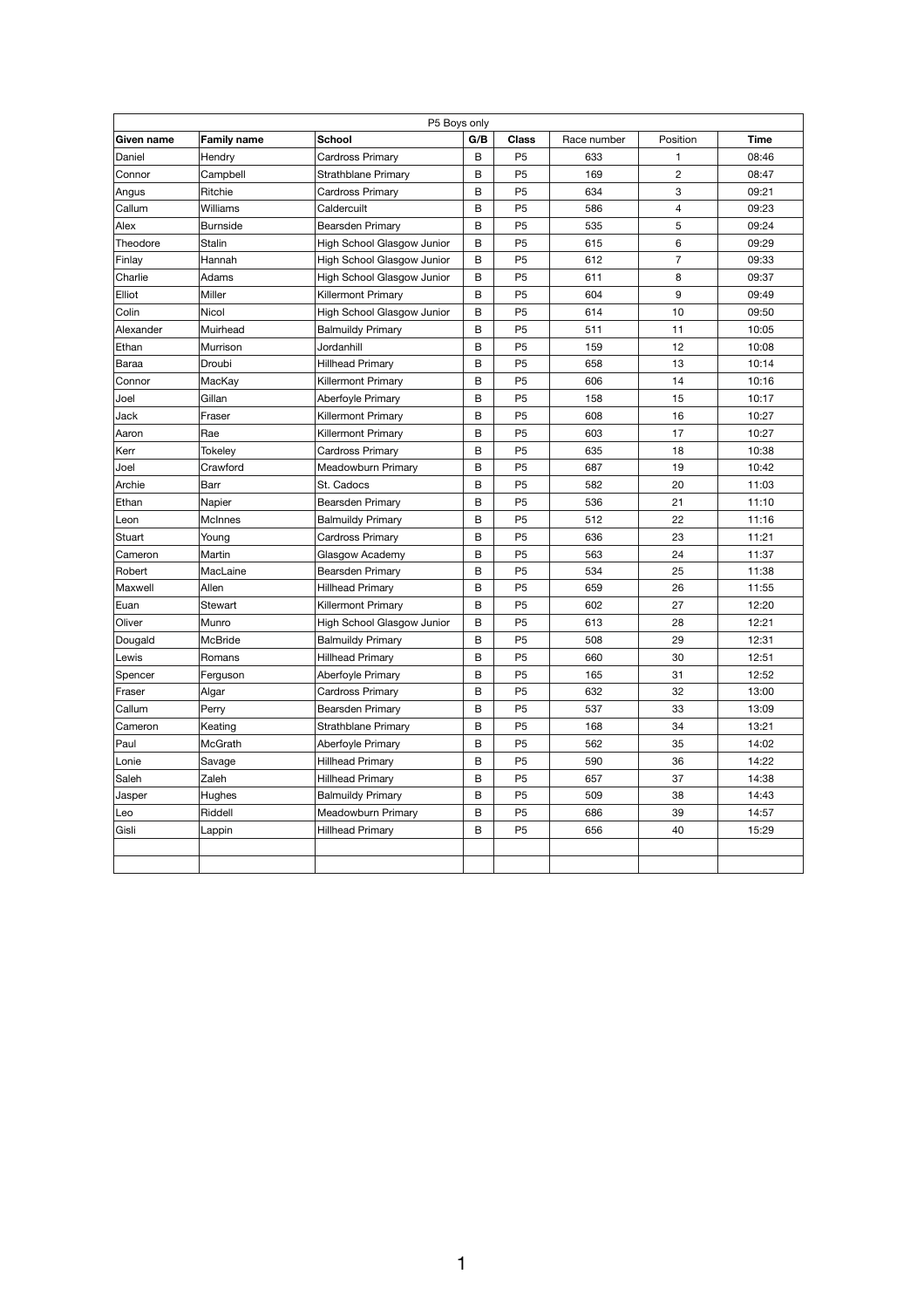|                    |                                   | P5 Girls' teams            |   |                |     |          |       |
|--------------------|-----------------------------------|----------------------------|---|----------------|-----|----------|-------|
|                    |                                   |                            |   |                |     |          |       |
| <b>First Team</b>  | <b>Killermont Primary</b>         |                            |   |                |     |          |       |
| Erin               | <b>Burnett</b>                    | <b>Killermont Primary</b>  | G | P <sub>5</sub> | 200 | 1        | 09:55 |
| Chloe              | Hendry                            | <b>Killermont Primary</b>  | G | P <sub>5</sub> | 199 | 5        | 10:59 |
| Eirwen             | Meredith                          | <b>Killermont Primary</b>  | G | P <sub>5</sub> | 198 | 22       | 13:29 |
|                    |                                   |                            |   |                |     | Total 28 |       |
| <b>Second Team</b> | <b>Strathblane Primary</b>        |                            |   |                |     |          |       |
| Holly              | Jones                             | Strathblane Primary        | G | P <sub>5</sub> | 170 | 12       | 12:19 |
| Emily              | Farrell                           | Strathblane Primary        | G | P <sub>5</sub> | 171 | 13       | 12:35 |
| Ruby               | Witherspoon                       | Strathblane Primary        | G | P <sub>5</sub> | 172 | 16       | 12:56 |
|                    |                                   |                            |   |                |     | Total 41 |       |
| <b>Third Team</b>  | <b>Bearsden Primary</b>           |                            |   |                |     |          |       |
| Erin               | Orr                               | Bearsden Primary           | G | P <sub>5</sub> | 532 | 9        | 11:51 |
| Ava                | Wilson                            | <b>Bearsden Primary</b>    | G | P <sub>5</sub> | 533 | 11       | 12:00 |
| Anna               | Mitchell                          | <b>Bearsden Primary</b>    | G | P <sub>5</sub> | 531 | 23       | 13:33 |
|                    |                                   |                            |   |                |     | Total 43 |       |
| <b>Fourth Team</b> | <b>High School Glasgow Junior</b> |                            |   |                |     |          |       |
| Gina               | Horne                             | High School Glasgow Junior | G | P <sub>5</sub> | 617 | 8        | 11:36 |
| Emily              | Shearer                           | High School Glasgow Junior | G | P <sub>5</sub> | 619 | 24       | 13:49 |
| Emily              | <b>Burnett</b>                    | High School Glasgow Junior | G | P <sub>5</sub> | 616 | 25       | 13:50 |
|                    |                                   |                            |   |                |     | Total 57 |       |
| <b>Fifth Team</b>  | <b>Hillhead Primary</b>           |                            |   |                |     |          |       |
| Suirem             | Kobatake-Collicot                 | <b>Hillhead Primary</b>    | G | P <sub>5</sub> | 651 | 19       | 13:26 |
| Lara               | Andrew                            | <b>Hillhead Primary</b>    | G | P <sub>5</sub> | 652 | 20       | 13:28 |
| Maya               | Shepheard                         | <b>Hillhead Primary</b>    | G | P <sub>5</sub> | 598 | 21       | 13:28 |
|                    |                                   |                            |   |                |     | Total 60 |       |
|                    |                                   |                            |   |                |     |          |       |
|                    |                                   |                            |   |                |     |          |       |